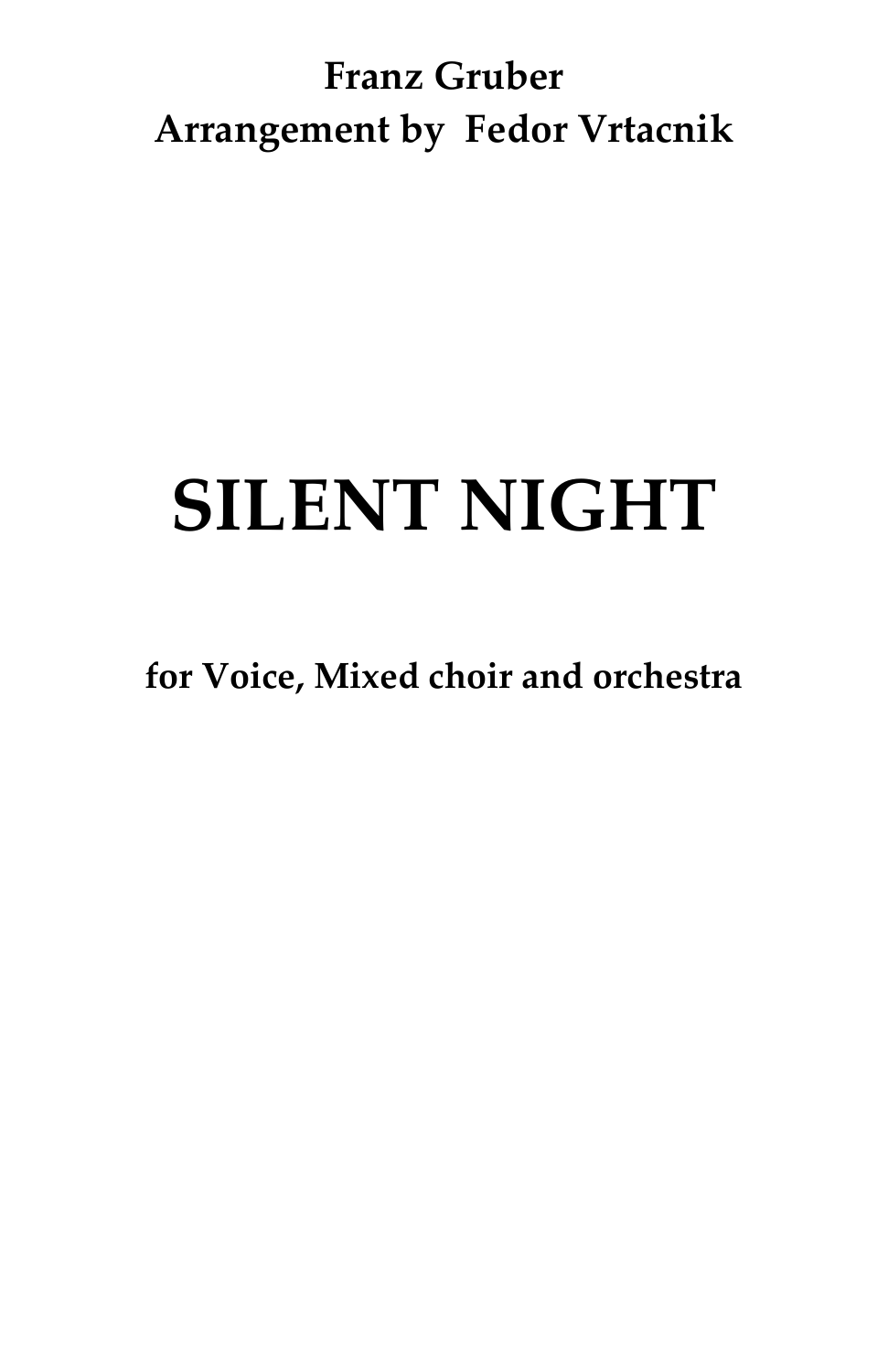

#### **SILENT NIGHT**

| Silent night               | <b>OILLIAT IMMILI</b><br>Adagio q= $70$ |  |   |                |   |                            |  |                         | Franz Gruber<br>Arrangement by Fedor Vrtacnik |
|----------------------------|-----------------------------------------|--|---|----------------|---|----------------------------|--|-------------------------|-----------------------------------------------|
|                            |                                         |  |   |                |   |                            |  |                         | .11                                           |
| Flutes 1-2                 |                                         |  |   |                |   |                            |  | $\mathbf 5$<br>$\it mf$ |                                               |
|                            |                                         |  |   | solo           |   | solo                       |  |                         |                                               |
| Oboe                       | Á<br>$\bullet$                          |  |   | $\it mf$       |   |                            |  |                         |                                               |
|                            |                                         |  |   |                |   |                            |  |                         |                                               |
| <b>Clarinets in Bb</b> 1-2 |                                         |  |   |                |   |                            |  | उ                       |                                               |
| <b>Bassoon 1</b>           |                                         |  |   |                |   | mf                         |  |                         |                                               |
|                            |                                         |  |   |                |   |                            |  |                         |                                               |
| <b>Bassoon 2</b>           |                                         |  |   |                |   |                            |  |                         |                                               |
|                            |                                         |  |   |                |   |                            |  |                         |                                               |
|                            |                                         |  |   |                |   |                            |  |                         |                                               |
| <b>Bassoons 1-2</b>        |                                         |  |   |                |   |                            |  |                         |                                               |
|                            | solo                                    |  |   |                |   |                            |  |                         |                                               |
| Horns in $F$ 1-2           |                                         |  |   |                |   |                            |  |                         |                                               |
|                            | $\it mf$                                |  |   |                |   |                            |  |                         |                                               |
| Horn in F3                 |                                         |  |   |                |   |                            |  |                         |                                               |
|                            |                                         |  |   |                |   |                            |  |                         |                                               |
| Trumpets in Bb 1-2         |                                         |  |   |                |   |                            |  |                         |                                               |
|                            |                                         |  |   |                |   |                            |  |                         |                                               |
| Trumpet in Bb 3            |                                         |  |   |                |   |                            |  |                         |                                               |
|                            |                                         |  |   |                |   |                            |  |                         |                                               |
|                            | <u>יני</u>                              |  |   |                |   |                            |  |                         |                                               |
| <b>Trombones 1-2</b>       |                                         |  |   |                |   |                            |  |                         |                                               |
|                            |                                         |  |   |                |   |                            |  |                         |                                               |
| $\bf Trombone\,3$          |                                         |  |   |                |   |                            |  |                         |                                               |
|                            |                                         |  |   |                |   |                            |  |                         |                                               |
| Tuba                       |                                         |  |   |                |   |                            |  |                         |                                               |
|                            |                                         |  |   |                |   |                            |  |                         |                                               |
| <b>Tubular Bells</b>       |                                         |  |   |                |   |                            |  |                         |                                               |
|                            | $\boldsymbol{m}$                        |  |   |                |   |                            |  |                         |                                               |
| ${\bf Glockenspiel}$       |                                         |  |   |                |   | $\Box$<br>$\boldsymbol{f}$ |  |                         |                                               |
|                            |                                         |  |   |                |   |                            |  |                         |                                               |
|                            |                                         |  | Ξ | $\blacksquare$ | ł |                            |  |                         |                                               |
| Harp                       |                                         |  |   |                |   |                            |  |                         |                                               |
|                            |                                         |  |   |                |   |                            |  |                         |                                               |
|                            |                                         |  |   |                |   |                            |  | m f                     |                                               |
| <b>Voice</b>               |                                         |  |   |                |   |                            |  |                         |                                               |
|                            |                                         |  |   |                |   |                            |  |                         |                                               |
| Soprano                    |                                         |  |   |                |   |                            |  |                         |                                               |
|                            |                                         |  |   |                |   |                            |  |                         |                                               |
|                            |                                         |  |   |                |   |                            |  |                         |                                               |
|                            |                                         |  |   |                |   |                            |  |                         |                                               |
| Alto                       |                                         |  |   |                |   |                            |  |                         |                                               |
|                            |                                         |  |   |                |   |                            |  |                         |                                               |
| <b>Tenor</b>               |                                         |  |   |                |   |                            |  |                         |                                               |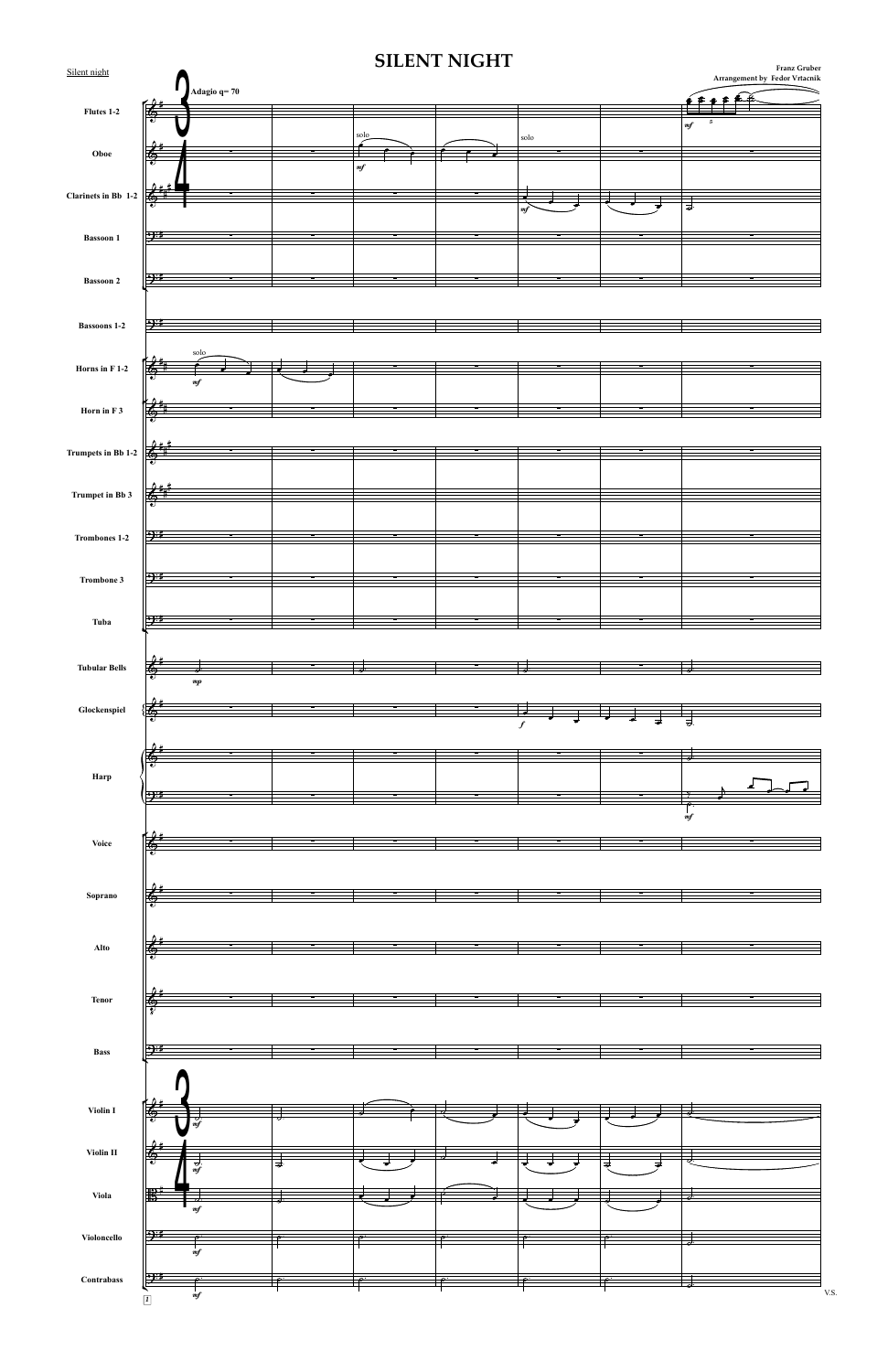|                      |    |                 | $\mathbf{A}$                                                      |          |                                             | Silent night |
|----------------------|----|-----------------|-------------------------------------------------------------------|----------|---------------------------------------------|--------------|
| Flutes 1-2           |    |                 |                                                                   |          |                                             |              |
| Ob.                  |    |                 |                                                                   |          |                                             |              |
|                      |    |                 |                                                                   |          |                                             |              |
| Clarinets in Bb 1-2  |    |                 |                                                                   |          |                                             |              |
|                      |    |                 |                                                                   |          |                                             |              |
| Bsn.                 |    |                 |                                                                   |          |                                             |              |
|                      |    |                 |                                                                   |          |                                             |              |
| Bsn.                 |    |                 |                                                                   |          |                                             |              |
|                      |    |                 |                                                                   |          |                                             |              |
| <b>Bassoons 1-2</b>  | ₽∺ |                 |                                                                   |          |                                             |              |
|                      |    |                 |                                                                   |          |                                             |              |
| Horns in $F$ 1-2     |    |                 |                                                                   |          |                                             |              |
| Hn.                  |    |                 |                                                                   |          |                                             |              |
|                      |    |                 |                                                                   |          |                                             |              |
| Trumpets in Bb 1-2   |    |                 |                                                                   |          |                                             |              |
|                      |    |                 |                                                                   |          |                                             |              |
| Tpt.                 |    |                 |                                                                   |          |                                             |              |
|                      |    |                 |                                                                   |          |                                             |              |
| <b>Trombones 1-2</b> |    |                 |                                                                   |          |                                             |              |
| Tbn.                 | Đ# |                 |                                                                   |          |                                             |              |
|                      |    |                 |                                                                   |          |                                             |              |
| Tba.                 |    |                 |                                                                   |          |                                             |              |
|                      |    |                 |                                                                   |          |                                             |              |
| Tub. B.              |    | $\mathfrak{m}p$ |                                                                   |          |                                             |              |
|                      |    |                 |                                                                   |          |                                             |              |
| Glock.               |    |                 |                                                                   |          |                                             |              |
|                      |    |                 |                                                                   |          |                                             |              |
| Hp.                  |    |                 |                                                                   |          | र्≠<br>₹                                    |              |
|                      |    |                 |                                                                   |          |                                             |              |
|                      |    |                 | $\it mp$                                                          |          |                                             |              |
| $\bf Voice$          |    |                 |                                                                   | $\sigma$ |                                             |              |
|                      |    |                 | $\sum_{m\in\mathbb{Z}}$<br>${\rm lenr}$ - ${\rm night}$<br>$\sim$ |          | $\frac{1}{y}$ night<br>ho<br>$\blacksquare$ |              |
| <b>S.</b>            |    |                 |                                                                   |          |                                             |              |
|                      |    |                 |                                                                   |          |                                             |              |
| <b>A.</b>            |    |                 |                                                                   |          |                                             |              |
|                      |    |                 |                                                                   |          |                                             |              |
| T.                   |    |                 |                                                                   |          |                                             |              |

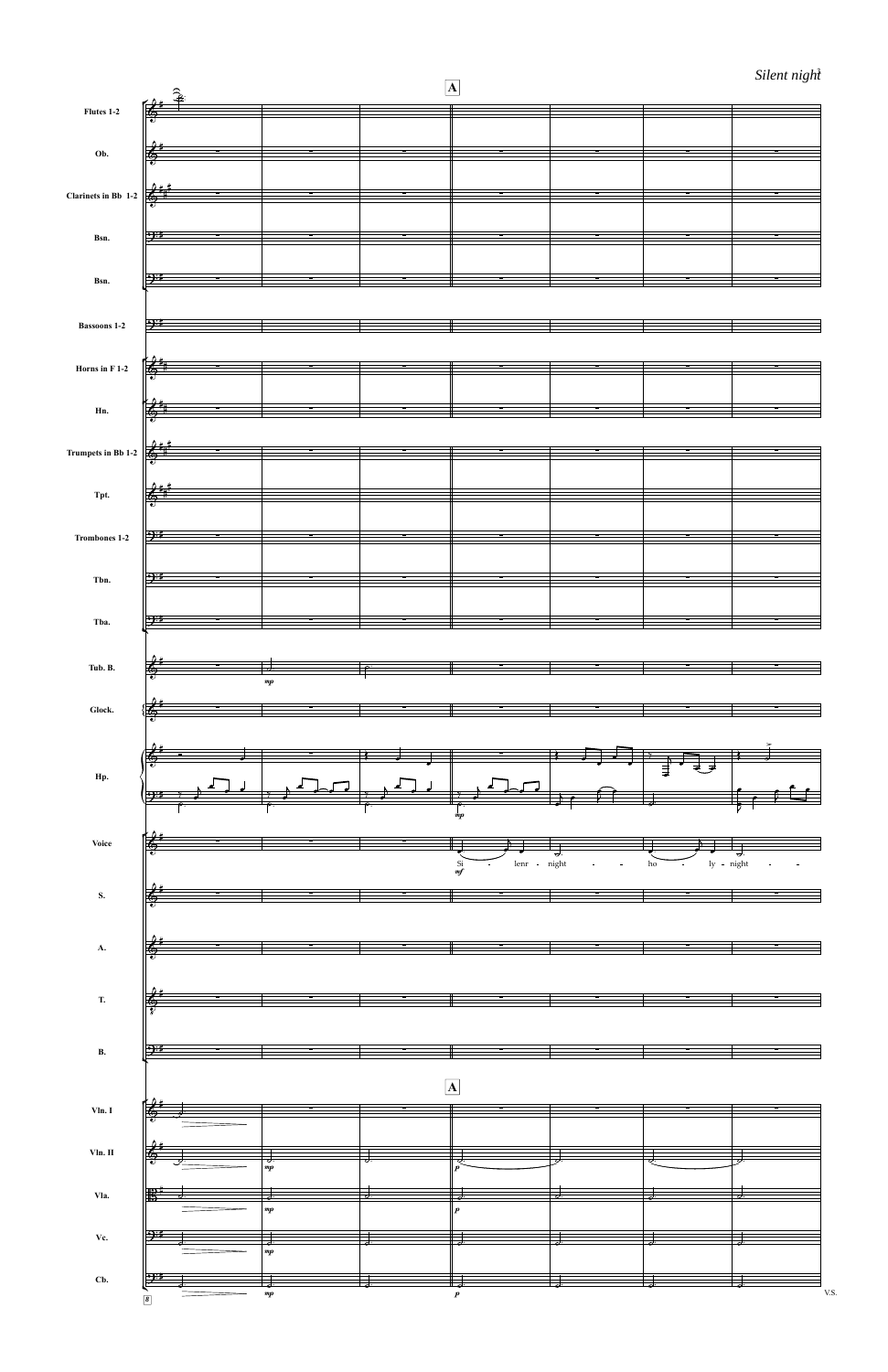



#### *Silent night* <sup>4</sup>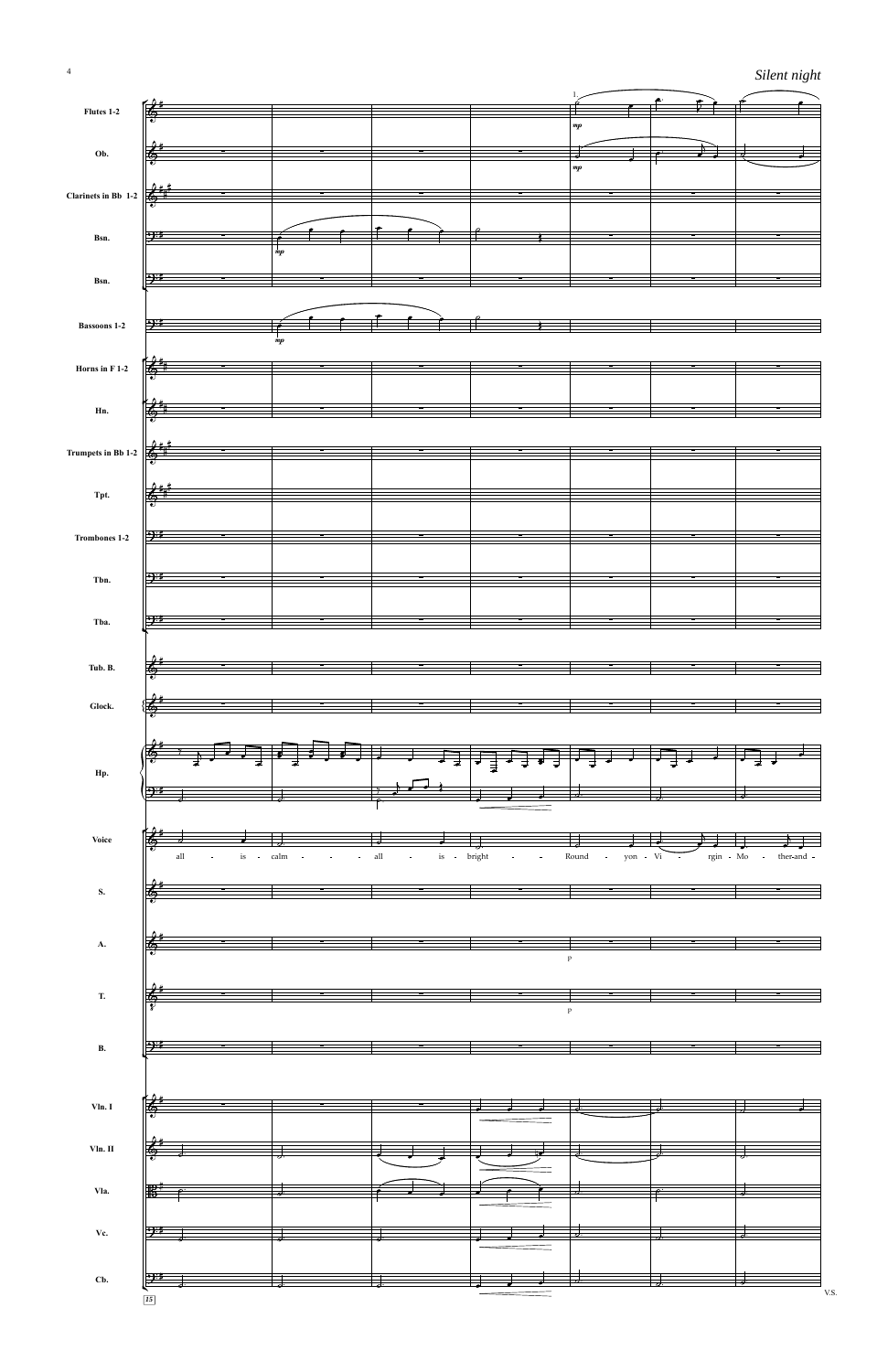### $Silent$  night

| Flutes 1-2           |                                                  |                                    |                |                                          |        |                      |               |  |  |  |
|----------------------|--------------------------------------------------|------------------------------------|----------------|------------------------------------------|--------|----------------------|---------------|--|--|--|
|                      |                                                  |                                    |                |                                          |        |                      |               |  |  |  |
| Ob.                  |                                                  |                                    |                |                                          |        |                      |               |  |  |  |
|                      |                                                  |                                    |                |                                          |        |                      |               |  |  |  |
|                      |                                                  |                                    |                |                                          |        |                      |               |  |  |  |
| Clarinets in Bb 1-2  |                                                  |                                    |                |                                          |        |                      |               |  |  |  |
|                      |                                                  |                                    |                |                                          |        |                      |               |  |  |  |
|                      |                                                  |                                    |                |                                          |        |                      |               |  |  |  |
| Bsn.                 |                                                  |                                    |                |                                          |        |                      |               |  |  |  |
|                      |                                                  |                                    |                |                                          |        |                      |               |  |  |  |
|                      |                                                  |                                    |                |                                          |        |                      |               |  |  |  |
| Bsn.                 |                                                  |                                    |                |                                          |        |                      |               |  |  |  |
|                      |                                                  |                                    |                |                                          |        |                      |               |  |  |  |
|                      |                                                  |                                    |                |                                          |        |                      |               |  |  |  |
| <b>Bassoons 1-2</b>  |                                                  |                                    |                |                                          |        |                      |               |  |  |  |
|                      |                                                  |                                    |                |                                          |        |                      |               |  |  |  |
|                      |                                                  |                                    |                |                                          |        |                      |               |  |  |  |
| Horns in $F$ 1-2     |                                                  |                                    |                |                                          |        |                      |               |  |  |  |
|                      |                                                  |                                    |                |                                          |        |                      |               |  |  |  |
|                      |                                                  |                                    |                |                                          |        |                      |               |  |  |  |
| Hn.                  |                                                  |                                    |                |                                          |        |                      |               |  |  |  |
|                      |                                                  |                                    |                |                                          |        |                      |               |  |  |  |
|                      |                                                  |                                    |                |                                          |        |                      |               |  |  |  |
| Trumpets in Bb 1-2   |                                                  |                                    |                |                                          |        |                      |               |  |  |  |
|                      |                                                  |                                    |                |                                          |        |                      |               |  |  |  |
| Tpt.                 |                                                  |                                    |                |                                          |        |                      |               |  |  |  |
|                      |                                                  |                                    |                |                                          |        |                      |               |  |  |  |
|                      |                                                  |                                    |                |                                          |        |                      |               |  |  |  |
| <b>Trombones 1-2</b> |                                                  |                                    |                |                                          |        |                      |               |  |  |  |
|                      |                                                  |                                    |                |                                          |        |                      |               |  |  |  |
|                      |                                                  |                                    |                |                                          |        |                      |               |  |  |  |
| Tbn.                 |                                                  |                                    |                |                                          |        |                      |               |  |  |  |
|                      |                                                  |                                    |                |                                          |        |                      |               |  |  |  |
|                      |                                                  |                                    |                |                                          |        |                      |               |  |  |  |
| Tba.                 |                                                  |                                    |                |                                          |        |                      |               |  |  |  |
|                      |                                                  |                                    |                |                                          |        |                      |               |  |  |  |
|                      |                                                  |                                    |                |                                          |        |                      |               |  |  |  |
| Tub. B.              |                                                  |                                    |                |                                          |        |                      |               |  |  |  |
|                      |                                                  |                                    |                |                                          |        |                      |               |  |  |  |
| Glock.               |                                                  |                                    |                |                                          |        |                      |               |  |  |  |
|                      |                                                  |                                    |                |                                          |        |                      |               |  |  |  |
|                      |                                                  |                                    |                |                                          |        |                      |               |  |  |  |
|                      |                                                  |                                    |                |                                          |        |                      |               |  |  |  |
|                      |                                                  |                                    |                |                                          |        | 夛                    |               |  |  |  |
| Hp.                  |                                                  |                                    |                |                                          |        |                      |               |  |  |  |
|                      |                                                  |                                    |                |                                          |        |                      |               |  |  |  |
|                      |                                                  |                                    |                |                                          |        |                      |               |  |  |  |
| Voice                |                                                  |                                    |                |                                          |        |                      |               |  |  |  |
|                      |                                                  |                                    |                |                                          |        |                      |               |  |  |  |
|                      | ಾ<br>$\frac{\partial}{\partial x}$ .<br>$\omega$ | ${\rm Ho}$<br>ly<br>$\sim 10^{-1}$ | in fant so ten | $\frac{1}{2}$ der and $\frac{1}{2}$ mild | $\sim$ | $-$ sleep<br>$\sim$  | in hea ven ly |  |  |  |
|                      |                                                  |                                    |                |                                          |        |                      |               |  |  |  |
| <b>S.</b>            |                                                  |                                    |                |                                          |        |                      |               |  |  |  |
|                      |                                                  |                                    |                |                                          |        | $\mathbf{p}$ Humming |               |  |  |  |
|                      |                                                  |                                    |                |                                          |        |                      |               |  |  |  |
| <b>A.</b>            |                                                  |                                    |                |                                          |        |                      |               |  |  |  |
|                      |                                                  |                                    |                |                                          |        |                      |               |  |  |  |
|                      |                                                  |                                    |                |                                          |        | $\mathbf p$ Humming  |               |  |  |  |
|                      |                                                  |                                    |                |                                          |        |                      |               |  |  |  |
| T.                   |                                                  |                                    |                |                                          |        |                      |               |  |  |  |
|                      |                                                  |                                    |                |                                          |        |                      |               |  |  |  |